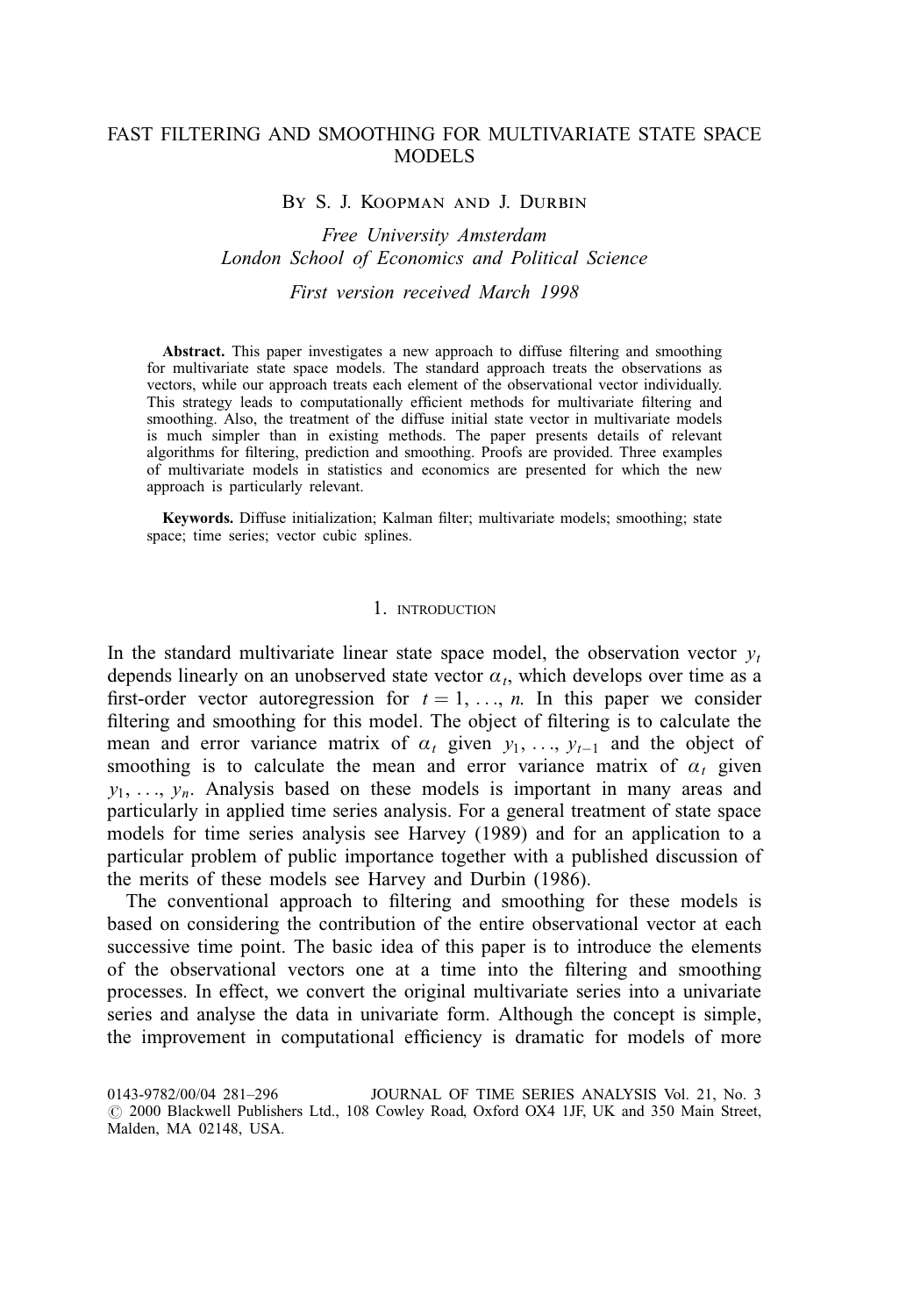than a modest degree of complexity. The advantage is particularly strong for the treatment of initialization by diffuse priors.

The idea of decomposing the observational vectors into sub-vectors for the improvement of computational efficiency in Kalman filtering was suggested by Anderson and Moore (1979, Section 6.4) under the name sequential processing. Fahrmeir and Tutz (1996, Section 8.4) discuss a similar strategy for longitudinal models. However, both contributions assume that the initial conditions are known and they do not deal with diffuse initialization and parameter estimation which are major concerns in this paper. Ansley and Kohn (1990, Section 4) also mention the univariate approach, which they use in their treatment of diffuse filtering only. In this paper we give a full treatment of filtering and smoothing for state space models (non-diffuse and diffuse) that is simple and easy to implement on a computer.

Section 2 presents the multivariate linear Gaussian state space model and sets out the standard Kalman filter recursions in a form that is suitable for later work in the paper. A general form of the partially diffuse initial state vector is considered in which some elements of the state vector at the initial time point have finite variances while others have infinite variances. In Section 3 the model is written in univariate form, first for the case where the observation error matrix is diagonal and second for the case where the matrix is an arbitrary positive semi-definite matrix. Section 4 begins by deriving the Kalman filtering recursion for the main part of the univariate seres and goes on to consider the special features of the recursions that are needed to handle the time points at the beginning of the series that are directly affected by the diffuse initialization. In Section 5, recursions are given for the state and disturbance smoothing, first for the main part of the series and then for the part at the beginning that is affected by the diffuse initialization. Maximum likelihood estimation of parameters is considered in Section 6. Three examples of multivariate models in state space form are given in Section 7; the saving in computing can be dramatic in some cases, as is shown. Section 8 concludes.

## 2. REVIEW OF STANDARD STATE SPACE METHODS

### 2.1. State space model

The multivariate Gaussian linear state space model is given by

$$
y_t = Z_t \alpha_t + \varepsilon_t \qquad \varepsilon_t \sim \text{N}(0, H_t)
$$
  
\n
$$
\alpha_{t+1} = T_t \alpha_t + R_t \eta_t \qquad \eta_t \sim \text{N}(0, Q_t), \quad t = 1, ..., n
$$
 (1)

where  $y_t$  is the  $p_t \times 1$  vector of observations,  $a_t$  is the  $m \times 1$  state vector and  $\varepsilon_t$ is the  $p_t \times 1$  vector of disturbances. The state vector follows a Markov process with  $q \times 1$  disturbance vector  $\eta_t$ . The equation for  $y_t$  is called the observation equation and the equation for  $a_{t+1}$  is referred to as the state equation. The normally and independently distributed disturbance vectors  $\varepsilon_t$  and  $\eta_t$  are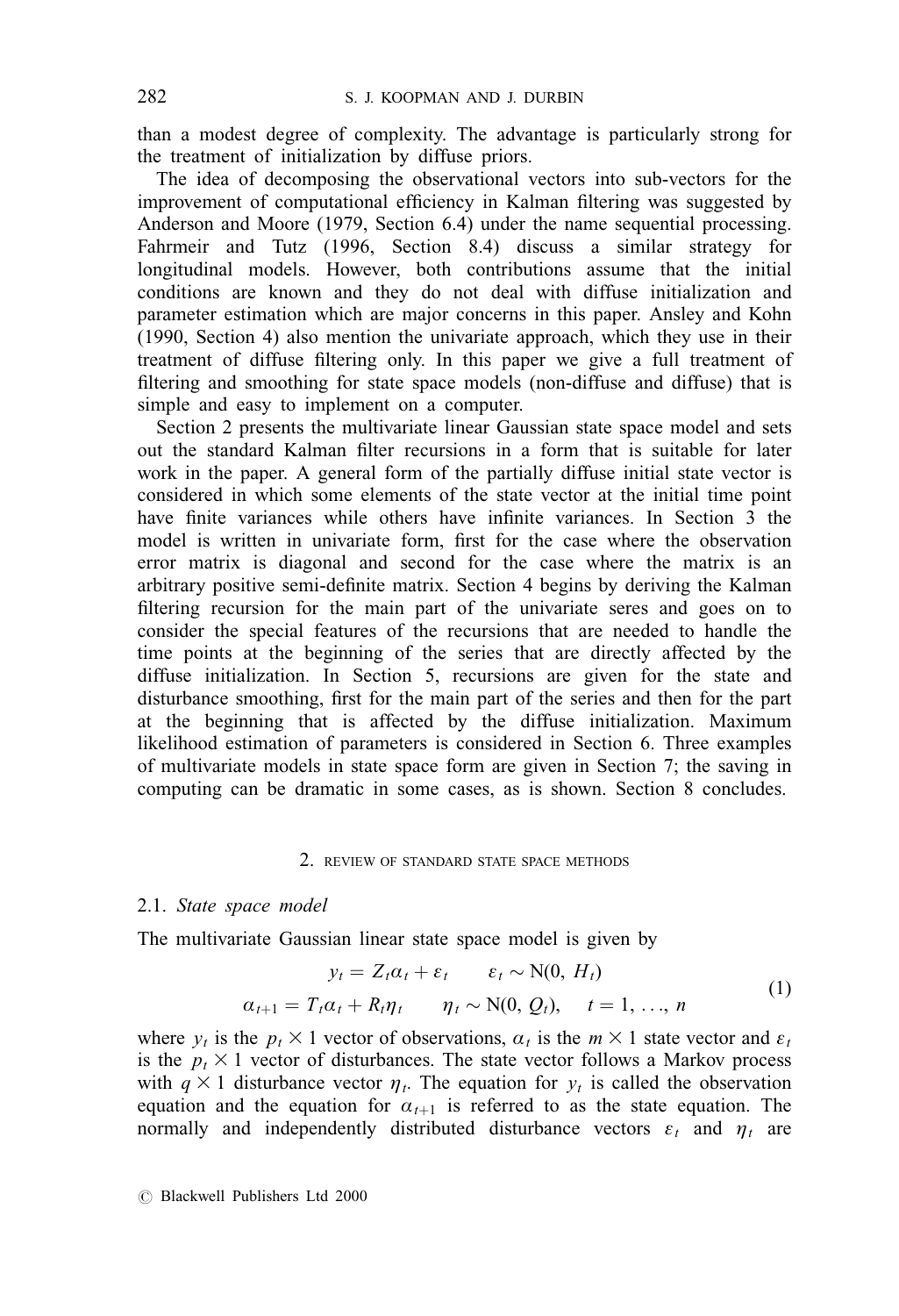mutually uncorrelated. The initial state vector is assumed to be normally distributed with mean vector a and variance matrix P, i.e.  $\alpha_1 \sim N(a, P)$ . The system matrices  $Z_t$ ,  $H_t$ ,  $T_t$ ,  $R_t$  and  $Q_t$ , with appropriate dimensions, are fixed matrices. The state space model (1) is said to be time invariant when the system matrices are constant over time index  $t$ . In many practical situations the state space model can be set up as time invariant.

When the state vector contains non-stationary components or regression effects, elements of the initial state vector  $a_1$  may require a diffuse prior. We therefore assume that the distribution of  $\alpha_1$  has the general form

$$
a_1 \sim N(a, P) \qquad P = \kappa P_{\infty} + P_{*} \qquad \kappa > 0 \tag{2}
$$

where vector a and matrices  $P_{\infty}$  and  $P_{*}$  are fixed and known and where we shall in due course let  $\kappa \to \infty$ . The matrix  $P_{\infty}$  is typically diagonal and when a diagonal element of  $P_{\infty}$  is non-zero the corresponding row and column of  $P_{*}$  are not relevant.

## 2.2. Kalman filter

The Kalman filter recursions evaluate the mean of the state vector  $a_{t+1}$ conditional on the observations  $Y_t = \{y_1, \ldots, y_t\}$  and its error variance matrix, i.e.  $a_{t+1} = E(a_{t+1}|Y_t)$  and  $P_{t+1} = \text{var}(a_{t+1}|Y_t)$ , for  $t = 1, ..., n$ . The Kalman filter for the state space model (1) and (2) with  $\kappa$  given can be written in the form

$$
v_{t} = y_{t} - Z_{t}\alpha_{t} \qquad F_{t} = Z_{t}P_{t}Z_{t}' + H_{t}
$$
\n
$$
K_{t} = P_{t}Z_{t}' \qquad (3)
$$
\n
$$
a_{t+1} = T_{t}(a_{t} + K_{t}F_{t}^{-1}v_{t}) \qquad P_{t+1} = T_{t}(P_{t} - K_{t}F_{t}^{-1}K_{t}')T_{t}' + R_{t}Q_{t}R_{t}'
$$

for  $t = 1, \ldots, n$ . The one-step-ahead prediction error is  $v_t = v_t - E(y_t|Y_{t-1})$ with variance matrix  $F_t = \text{var}(y_t | Y_{t-1}) = \text{var}(v_t)$ . The matrix  $K_t$  is the covariance matrix  $cov(\alpha_t, y_t|Y_{t-1})$ . The proof of the Kalman filter can be obtained by applying some basic results on the multivariate normal distribution or by applying linear prediction results; see, for example, Duncan and Horn (1972), Anderson and Moore (1979) and Harvey (1989).

The Kalman filter recursions for given  $\kappa$  are initialized by

$$
a_1 = E(\alpha_1 | Y_0) = E(\alpha_1) = a
$$
  $P_1 = \text{var}(\alpha_1 | Y_0) = \text{var}(\alpha_1) = P$  (4)

where  $a$  and  $P$  are the unconditional mean and variance matrix of the initial state vector, respectively. The diffuse case of  $\kappa \to \infty$  is discussed when we consider the univariate form of the filter in Section 4.2.

## 2.3. Smoothing

Estimators of the state and disturbance vectors, conditional on the full set of observations  $Y_n = \{y_1, \ldots, y_n\}$ , are referred to as smoothed estimators and are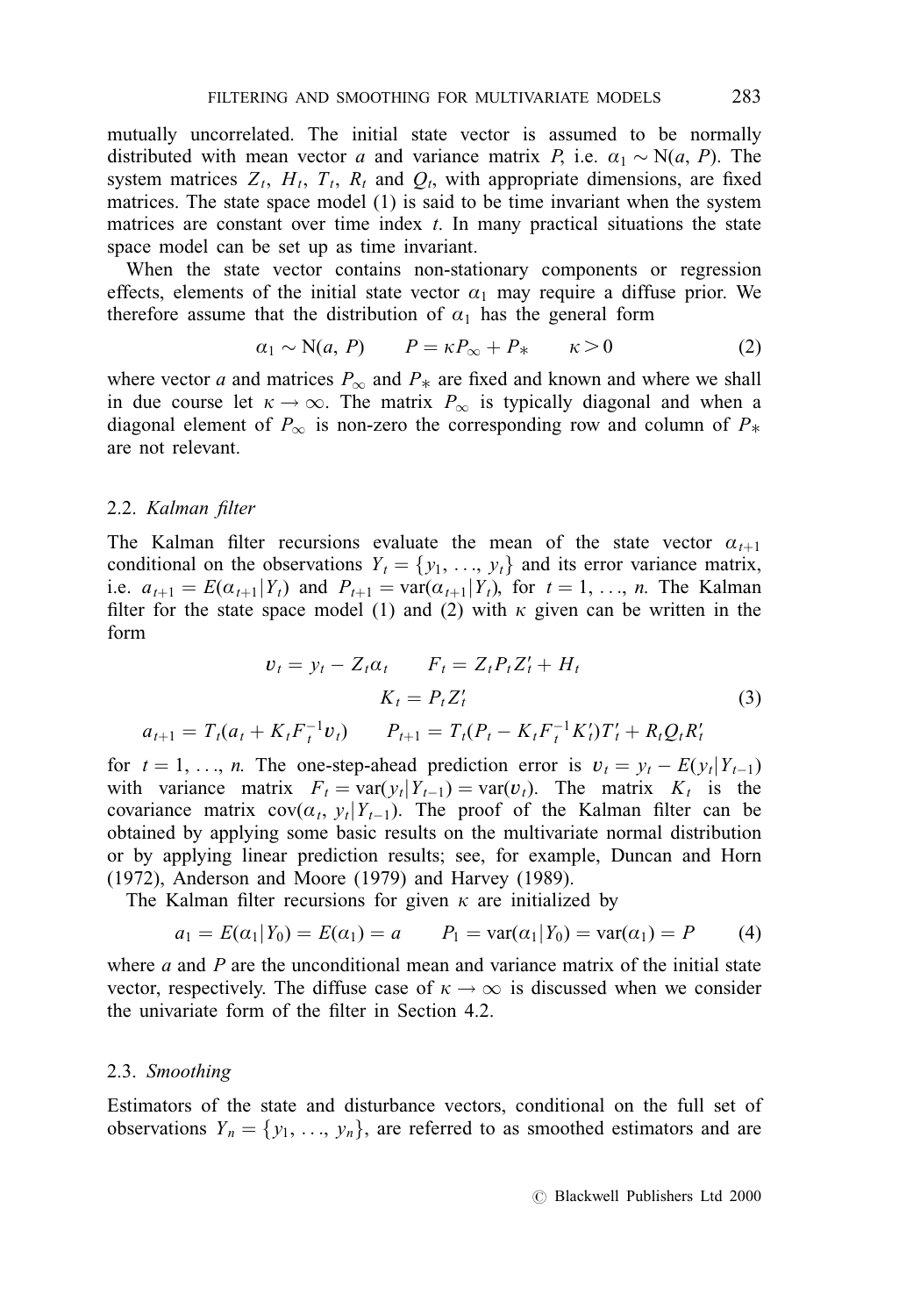evaluated by backwards smoothing algorithms. The work of de Jong (1988), Kohn and Ansley (1989) and Koopman (1993) leads to the following basic smoothing recursions for model (1):

$$
r_{t-1} = Z_t' F_t^{-1} v_t + L_t' T_t' r_t \qquad N_{t-1} = Z_t' F_t^{-1} Z_t + L_t' T_t' N_t T_t L_t \tag{5}
$$

for  $t = n, \ldots, 1$  with  $L_t = I - K_t F_t^{-1} Z_t$ . The backwards recursions (5) are initialized by  $r_n = 0$  and  $N_n = 0$ . Storage of the Kalman filter output  $v_t$ ,  $F_t^{-1}$ and  $K_t$  is required for  $t = 1, \ldots, n$ .

The output of recursions (5) can be used to construct the smoothed estimators of the disturbance vectors  $\varepsilon_t$  and  $\eta_t$  conditional on the full data set  $Y_n$ , i.e.  $\hat{\varepsilon}_t = E(\varepsilon_t|Y_n)$  and  $\hat{\eta}_t = E(\eta_t|Y_n)$ , together with their variance matrices. These smoothed estimators are computed by

$$
\hat{\varepsilon}_t = H_t F_t^{-1} (v_t - K_t' r_t) \qquad \text{var}(\hat{\varepsilon}_t) = H_t F_t^{-1} (F_t + K_t' N_t K_t) F_t^{-1} H_t
$$
  

$$
\hat{\eta}_t = Q_t R_t' r_t \qquad \text{var}(\hat{\eta}_t) = Q_t R_t' N_t R_t Q_t
$$
 (6)

for  $t = n, \ldots, 1$ . The proofs and more general results for smoothed disturbances are given by Koopman (1993).

The smoothed state vector  $\hat{\alpha}_t = E(\alpha_t|Y_n)$  and variance matrix  $V_t =$  $var(\alpha_t|Y_n)$  also use (5) and can be evaluated by

$$
\hat{a}_t = a_t + P_t r_{t-1} \qquad V_t = P_t - P_t N_{t-1} P_t \tag{7}
$$

for  $t = n, \ldots, 1$ . A substantial amount of additional memory space is required for the storage of  $a_t$  and  $P_t$ . Proofs of (5) and (7) are given by de Jong (1988) and Kohn and Ansley (1989). The state smoother (5) and (7) can also be obtained by re-formulating the classical Anderson and Moore  $(1979)$  fixed interval smoothing algorithm; see Koopman (1998).

A more efficient algorithm for calculating the smoothed estimator of the state vector only is given by

$$
\hat{\alpha}_{t+1} = T_t \hat{\alpha}_t + R_t \hat{\eta}_t \qquad t = 1, \dots, n \tag{8}
$$

with  $\hat{\alpha}_1 = a + Pr_0$  and  $\hat{\eta}_t$  given by (6). The forwards recursion (8) can be applied after the smoothing algorithm (5) has stored the vector  $r_t$  using the storage space of the Kalman filter, for  $t = 1, \ldots, n$ . The substantial storage space for the state smoother (7) is not required. Also, the recursion (8) is computationally more efficient than the first equation of  $(7)$  because the matrices  $T<sub>t</sub>$  and  $R<sub>t</sub>$  in (8) are usually sparse; see Koopman (1993) for a discussion.

### 3. UNIVARIATE APPROACH TO MULTIVARIATE CASE

Assuming first that variance matrix  $H_t$  is diagonal, write the observation and observation disturbance vectors as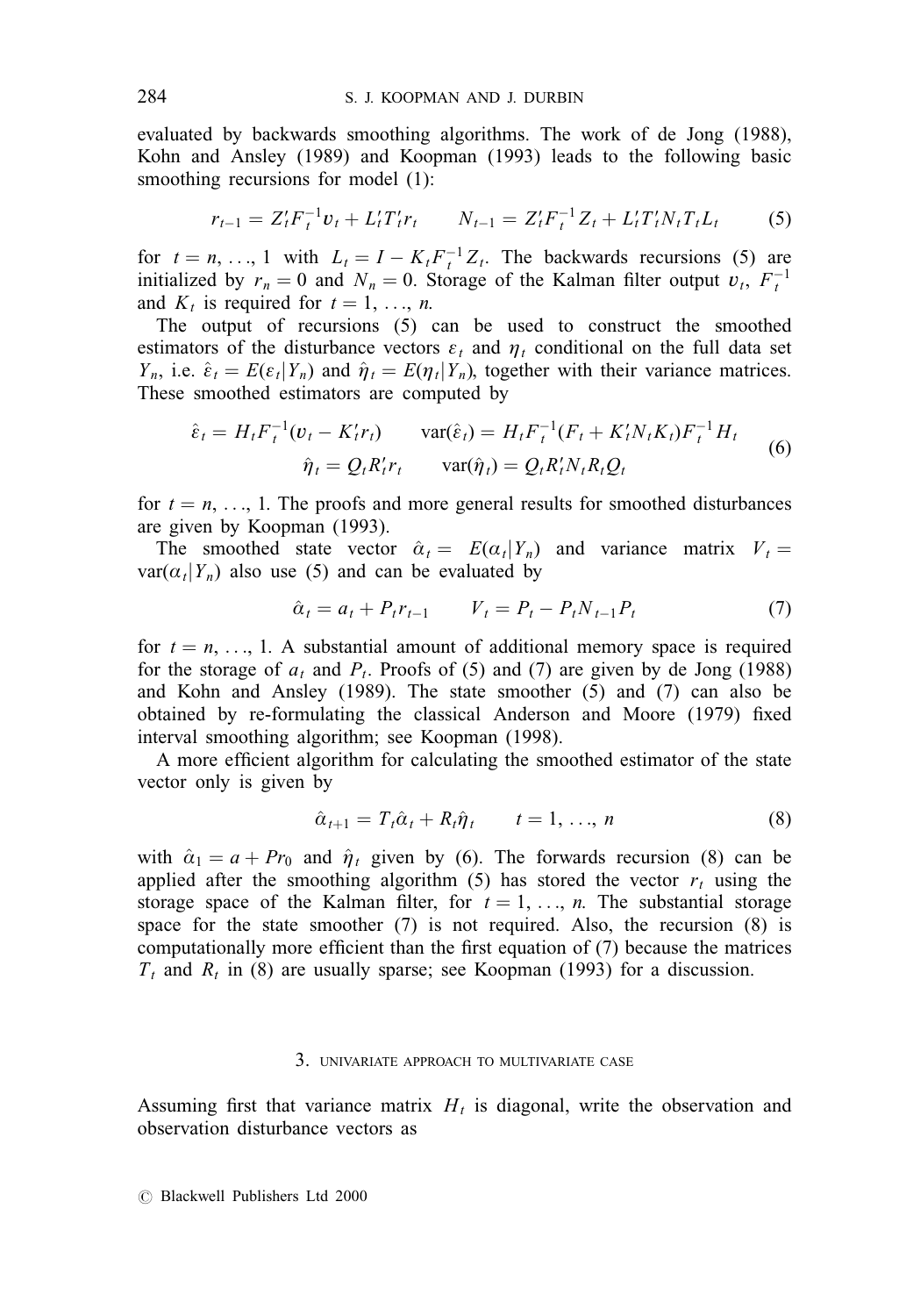$$
y_t = \begin{pmatrix} y_{t,1} \\ \vdots \\ y_{t,p_t} \end{pmatrix} \qquad \varepsilon_t = \begin{pmatrix} \varepsilon_{t,1} \\ \vdots \\ \varepsilon_{t,p_t} \end{pmatrix}
$$

with the observation system matrices

$$
Z_{t} = \begin{pmatrix} Z_{t,1} \\ \vdots \\ Z_{t,p_{t}} \end{pmatrix} \qquad H_{t} = \begin{pmatrix} \sigma_{t,1}^{2} & 0 & 0 \\ 0 & \ddots & 0 \\ 0 & 0 & \sigma_{t,p_{t}}^{2} \end{pmatrix}
$$

where  $y_{t,i}$ ,  $\varepsilon_{t,i}$  and  $\sigma_{t,i}^2$  are scalars and  $Z_{t,i}$  is a  $1 \times m$  row vector, for  $i = 1, \ldots, p_t$ . The observation equation for the univariate representation of the model is

$$
y_{t,i} = Z_{t,i}a_{t,i} + \varepsilon_{t,i} \qquad t = 1, ..., n; \qquad i = 1, ..., p_t
$$
 (9)

where  $a_{t,i} = a_t$ . The state equation corresponding to (9) is

$$
\alpha_{t,i+1} = \alpha_{t,i} \qquad i = 1, \ldots, p_t - 1
$$
  
\n
$$
\alpha_{t+1,1} = T_t \alpha_{t,p_t} + R_t \eta_t \qquad t = 1, \ldots, n
$$
\n(10)

with initial state vector  $\alpha_{1,1} = \alpha_1$  given by (2).

When  $H_t$  is not diagonal, the univariate representation of model (1) does not lead to an equivalent model because the correlations between the observation equations are lost. In this situation we can pursue two different approaches. First, we can put the disturbance vector  $\varepsilon_t$  into the state vector. For the observation equation of  $(1)$  define

$$
\overline{\alpha}_t = \begin{pmatrix} \alpha_t \\ \varepsilon_t \end{pmatrix} \qquad \overline{Z}_t = (Z_t \quad I_{m_t})
$$

and for the state equation define

$$
\overline{\eta}_t = \begin{pmatrix} \eta_t \\ \varepsilon_t \end{pmatrix} \qquad \overline{T}_t = \begin{pmatrix} T_t & 0 \\ 0 & 0 \end{pmatrix} \qquad \overline{R}_t = \begin{pmatrix} R_t & 0 \\ 0 & I_{m_t} \end{pmatrix} \qquad \overline{Q}_t = \begin{pmatrix} Q_t & 0 \\ 0 & H_t \end{pmatrix}
$$

leading to

$$
y_t = \overline{Z}_t \overline{\alpha}_t \qquad \overline{\alpha}_{t+1} = \overline{T}_t \overline{\alpha}_t + \overline{R}_t \overline{\eta}_t \qquad \overline{\eta}_t \sim \text{N}(0, \overline{Q}_t)
$$

for  $t = 1, \ldots, n$ . We then proceed with the same strategy as for the case where  $H_t$  is diagonal by treating each element of the observation vector individually. The second approach is to transform the observations. In the case that  $H_t$  is not diagonal, we transform  $H_t$  by a singular value decomposition, i.e.

$$
H_t^* = M_t H_t M_t'
$$

where matrix  $H_t^*$  is diagonal. For example, Schur's decomposition let matrix  $M_t$ be orthogonal such that  $M_t'M_t = I$ ; see Magnus and Neudecker (1988, Ch. 1,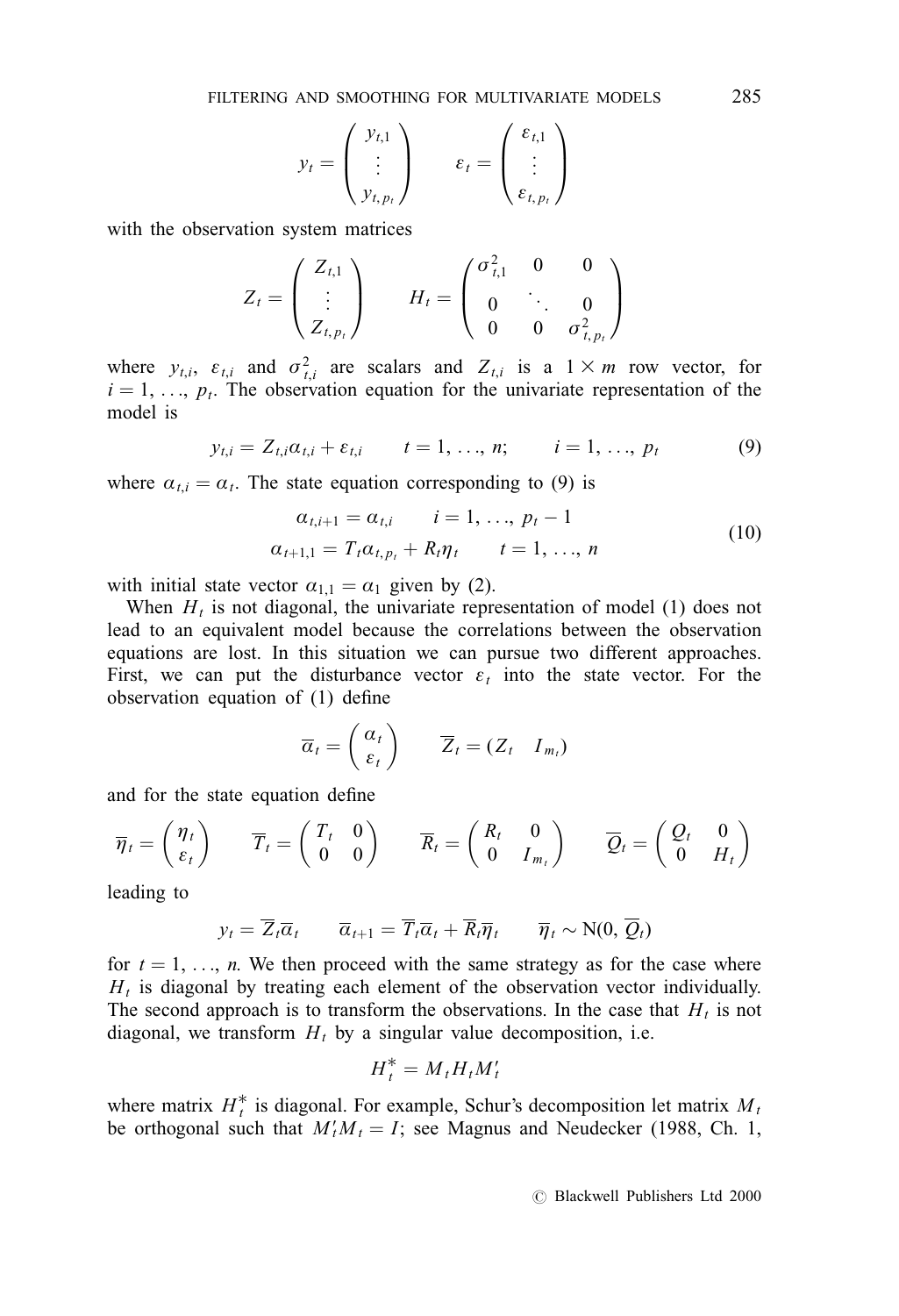Theorem 13). By transforming the observations, we obtain the observation equation

$$
y_t^* = Z_t^* \alpha_t + \varepsilon_t^* \qquad \varepsilon_t^* \sim \text{N}(0, H_t^*)
$$

where  $y_t^* = M_t y_t$ ,  $Z_t^* = M_t Z_t$  and  $\varepsilon_t^* = M_t \varepsilon_t$ . The state vector is not affected by the transformion. Without further complications we can proceed with the univariate approach of filtering and smoothing, which we present in the next two sections.

These two approaches for correlated observation equations are complementary. The first method has the drawback that the state vector can potentially become large. The second method is illustrated in Section 7.2 where we further show that transforming the state vector as well can be convenient.

### 4. UNIVARIATE FILTERING

### 4.1. The basic algorithm

Define  $a_{t,1} = E(a_{t,1}|Y_{t-1})$  and  $a_{t,i} = E(a_{t,i}|Y_{t-1}, y_{t,1}, \ldots, y_{t,i-1})$  with  $P_{t,1} =$ var( $\alpha_{t,1}|Y_{t-1}$ ) and  $P_{t,i} = \text{var}(\alpha_{t,i}|Y_{t-1}, y_{t,1}, \ldots, y_{t,i-1}),$  for  $i = 2, \ldots, p_t$ . By treating the vector series  $y_1, \ldots, y_n$  as the scalar series

$$
y_{1,1}, \ldots, y_{1,p_t}, y_{2,1}, \ldots, y_{n,p_n}
$$

the filtering equations where  $H_t$  is diagonal can be written as

$$
a_{t,i+1} = a_{t,i} + K_{t,i} F_{t,i}^{-1} v_{t,i} \qquad P_{t,i+1} = P_{t,i} - K_{t,i} F_{t,i}^{-1} K_{t,i}' \qquad (11)
$$

where

$$
v_{t,i} = y_{t,i} - Z_{t,i}a_{t,i} \qquad F_{t,i} = Z_{t,i}P_{t,i}Z'_{t,i} + \sigma_{t,i}^2 \qquad K_{t,i} = P_{t,i}Z'_{t,i} \qquad (12)
$$

for  $i = 1, \ldots, p_t$  and  $t = 1, \ldots, n$ . This formulation has  $v_{t,i}$  and  $F_{t,i}$  as scalars and  $K_{t,i}$  as a column vector. The transition from time t to time  $t + 1$  is achieved by the relations

$$
a_{t+1,1} = T_t a_{t,p_t+1} \qquad P_{t+1,1} = T_t P_{t,p_t+1} T'_t + R_t Q_t R'_t. \tag{13}
$$

These values  $a_{t+1,1}$  and  $P_{t+1,1}$  are the same as the values  $a_{t+1}$  and  $P_{t+1}$  given by the standard Kalman filter (3).

It is important to note that the elements of the innovation vector  $v_t$  of (3) are not the same as  $v_{t,i}$  for  $i = 1, \ldots, p_t$ ; only the first element of  $v_t$  is equal to  $v_{t,1}$ . The same applies to the diagonal elements of the variance matrix  $F_t$  and the variances  $F_{t,i}$ , for  $i = 1, \ldots, p_t$ ; only the first diagonal element of  $F_t$  is equal to  $F_{t,1}$ . It is reasonable to assume that the full matrix  $F_t$  is not zero since this would indicate a model that had not been properly formulated. However, there are models for which  $F_{t,i}$  can be zero, e.g. the case where  $y_t$  is a multinomial observation. This indicates that  $y_{t,i}$  is linearly dependent on previous observations. Thus,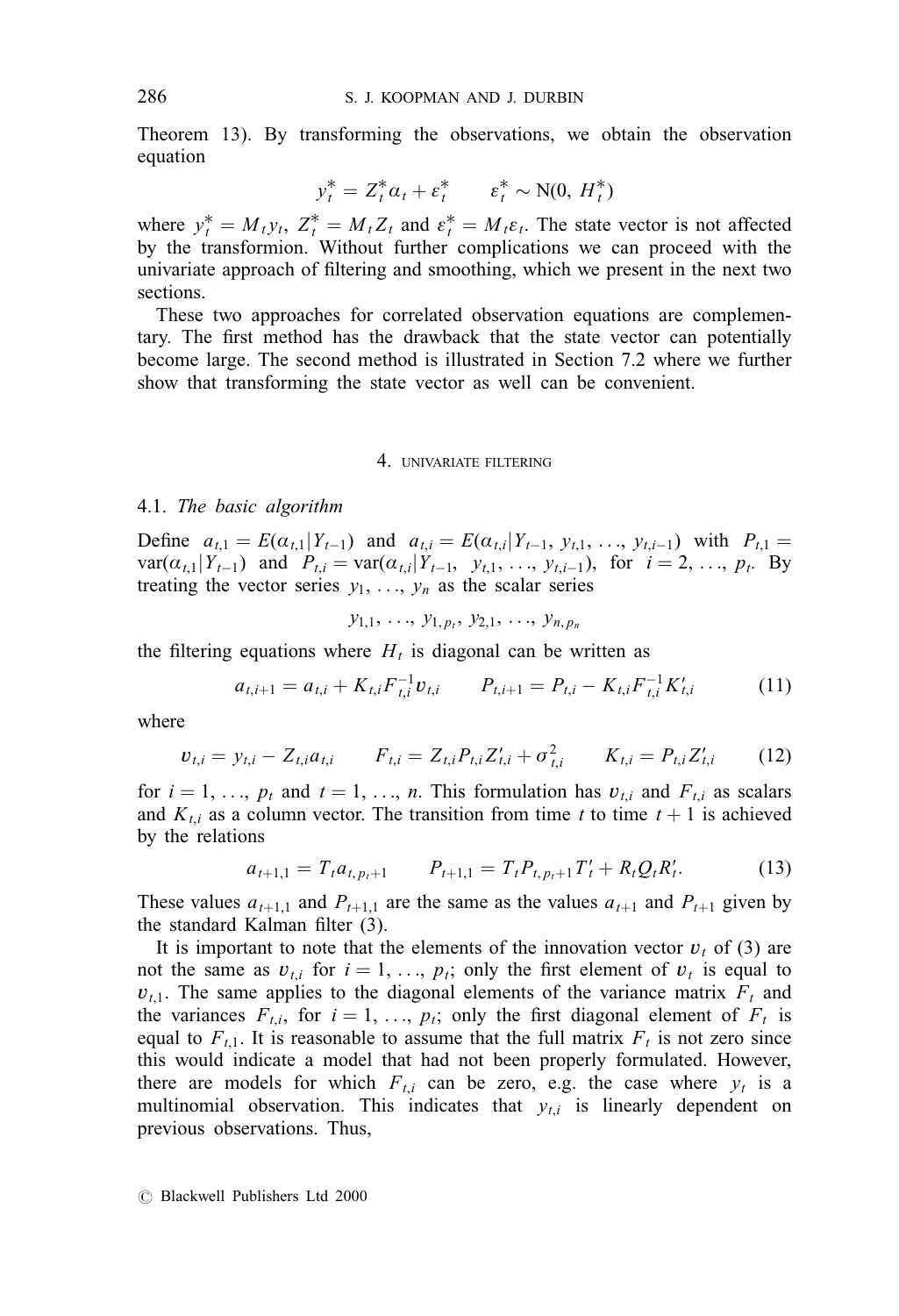$$
a_{t,i+1} = E(\alpha_{t,i+1}|Y_{t-1}, y_{t,1}, \ldots, y_{t,i}) = E(\alpha_{t,i+1}|Y_{t-1}, y_{t,1}, \ldots, y_{t,i-1}) = a_{t,i}
$$

and similarly  $P_{t,i+1} = P_{t,i}$ . The contingency is therefore easily dealt with.

The main motivation of this univariate approach to filtering for multivariate state space models is computational efficiency. This approach avoids the inversion of matrix  $F_t$  and two matrix multiplications. Also, the implementation of the recursions is more straightforward. Table I shows that the percentage savings in the number multiplications for the univariate approach compared with the standard approach are considerable. The calculations concerning the transition (13) are not considered because matrix  $T_t$  is usually sparse with most elements equal to zero and unity.

## 4.2. Diffuse filtering

The filtering recursions  $(11)-(13)$  are valid for initial condition (2) with any fixed  $\kappa > 0$ . The diffuse case of  $\kappa \to \infty$  requires some adjustments for a limited number of filtering steps until the dependence of  $P_{t,i}$  on  $\kappa$  has vanished. The method of diffuse initialization is based on the treatment of Ansley and Kohn (1990) and Koopman (1997). The notation is similar to that adopted by Koopman (1997).

The definition  $P = P_* + \kappa P_{\infty}$  in (2) implies that the matrix  $P_{t,i}$ , the vector  $K_{t,i}$  and the scalar  $F_{t,i}$  can be decomposed as

$$
P_{t,i} = P_{*,t,i} + \kappa P_{\infty,t,i}
$$
  
\n
$$
K_{t,i} = K_{*,t,i} + \kappa K_{\infty,t,i}
$$
  
\n
$$
F_{t,i} = F_{*,t,i} + \kappa F_{\infty,t,i}
$$
\n(14)

where

$$
F_{*,t,i} = Z_{t,i} P_{*,t,i} Z'_{t,i} + \sigma_{t,i}^2 \qquad F_{\infty,t,i} = Z_{t,i} P_{\infty,t,i} Z'_{t,i}
$$
  

$$
K_{*,t,i} = P_{*,t,i} Z'_{t,i} \qquad K_{\infty,t,i} = P_{\infty,t,i} Z'_{t,i}
$$
 (15)

| $\boldsymbol{m}$ | $\boldsymbol{p}$ |                |                |                |                |                |  |  |
|------------------|------------------|----------------|----------------|----------------|----------------|----------------|--|--|
|                  |                  | 2              |                |                | 10             | 20             |  |  |
| 2<br>3           | 0<br>0<br>0      | 39<br>27<br>21 | 61<br>47<br>38 | 81<br>69<br>60 | 94<br>89<br>83 | 98<br>97<br>95 |  |  |
| 10<br>20         | 0<br>0<br>0      | 15<br>8        | 27<br>16<br>9  | 47<br>30<br>17 | 73<br>54<br>35 | 90<br>78<br>58 |  |  |

TABLE I Percentage Computing Savings for Filtering

Percentages are calculated as  $100(x - y)/x$  where x is the number of multiplications for the standard approach and  $y$  is the number of multiplications for the new univariate approach.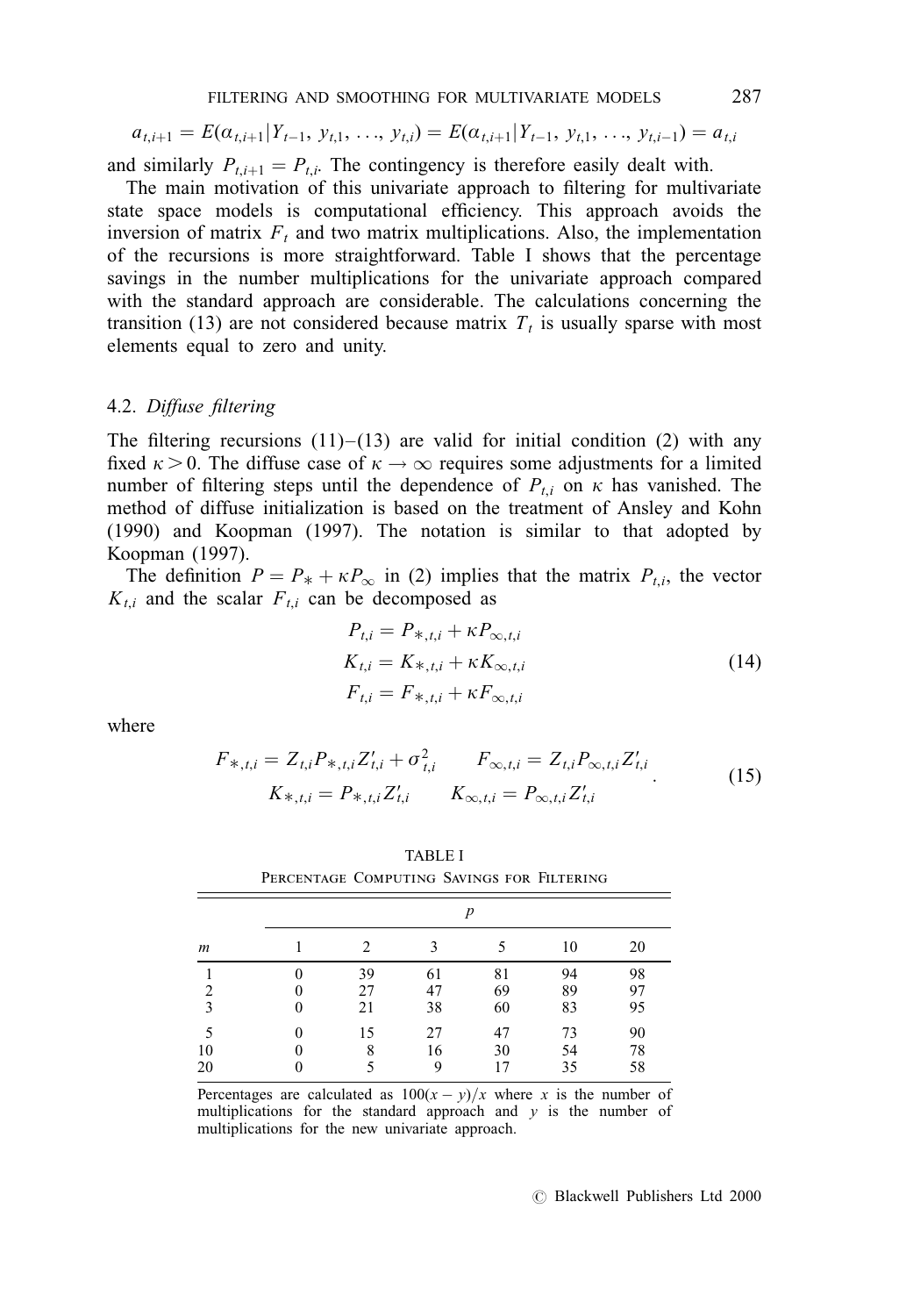To obtain the diffuse filtering recursions, we expand  $F_{t,i}^{-1}$  as a power series in  $\kappa^{-1}$  giving

$$
F_{t,i}^{-1} = \kappa^{-1} F_{\infty,t,i}^{-1} - \kappa^{-2} F_{*,t,i} F_{\infty,t,i}^{-2} + \mathcal{O}(\kappa^{-3}) \qquad \text{for } F_{\infty,t,i} > 0.
$$

This is easily obtained from the identity  $F_{t,i}^{-1}(F_{*,t,i} + \kappa F_{\infty,t,i}) = 1$ . From (11) the diffuse filtering recursions are therefore given by

$$
a_{t,i+1} = a_{t,i} + K_{\infty,t,i} F_{\infty,t,i}^{-1} v_{t,i}
$$
  
\n
$$
P_{*,t,i+1} = P_{*,t,i} + K_{\infty,t,i} K_{\infty,t,i}' F_{*,t,i} F_{\infty,t,i}^{-2}
$$
  
\n
$$
- (K_{*,t,i} K_{\infty,t,i}' + K_{\infty,t,i} K_{*,t,i}') F_{\infty,t,i}^{-1}
$$
  
\n
$$
P_{\infty,t,i+1} = P_{\infty,t,i} - K_{\infty,t,i} K_{\infty,t,i}' F_{\infty,t,i}^{-1}
$$
\n(16)

for  $i = 1, \ldots, p_t$ . In the case where  $F_{\infty, t,i} = 0$ , the usual filtering equations apply, i.e.

$$
a_{t,i+1} = a_{t,i} + K_{*,t,i} F_{*,t,i}^{-1} v_{t,i}
$$
  
\n
$$
P_{*,t,i+1} = P_{*,t,i} - K_{*,t,i} K_{*,t,i}^{\prime} F_{*,t,i}^{-1}
$$
  
\n
$$
P_{\infty,t,i+1} = P_{\infty,t,i}
$$
\n(17)

for  $i = 1, \ldots, p_t$ . For the transition from time t to  $t + 1$  we have

$$
a_{t+1,1} = T_t a_{t, p_t+1}
$$
  
\n
$$
P_{*, t+1,1} = T_t P_{*, t, p_t+1} T'_t + R_t Q_t R'_t
$$
  
\n
$$
P_{\infty, t+1,1} = T_t P_{\infty, t, p_t+1} T'_t
$$
\n(18)

for  $t = 1, \ldots, n$ .

Although it is not a restriction for a properly defined model, we require that

$$
r(P_{\infty,t+1,1}) = r(P_{\infty,t,p_t+1})
$$
\n(19)

which implies that matrix  $T_t$  does not influence the rank of  $P_{\infty,t,i}$ . It can be shown that, when  $F_{\infty,t,i} > 0$ ,

$$
r(P_{\infty,t,i+1}) = r(P_{\infty,t,i}) - 1
$$
\n(20)

(see Ansley and Kohn, 1985, 1990; Koopman, 1997). The diffuse recursions (16)–(18) are continued until matrix  $P_{\infty,t,i+1}$  becomes zero at t,  $i = t^*$ ,  $i^*$ . From then on the usual Kalman filter is used with  $P_{t,i+1} = P_{*,t,i+1}$ , The univariate series

$$
y_{1,1}, \ldots, y_{1,p_t}, y_{2,1}, \ldots, y_{t^*, i^*}
$$

will be referred to as the initial series.

It can be shown that, when  $F_{\infty,t,i} > 0$ , the filtering recursion (16) for  $P^{\dagger}_{t,i} = (P_{*,t,i}, P_{\infty,t,i})$  can be written compactly as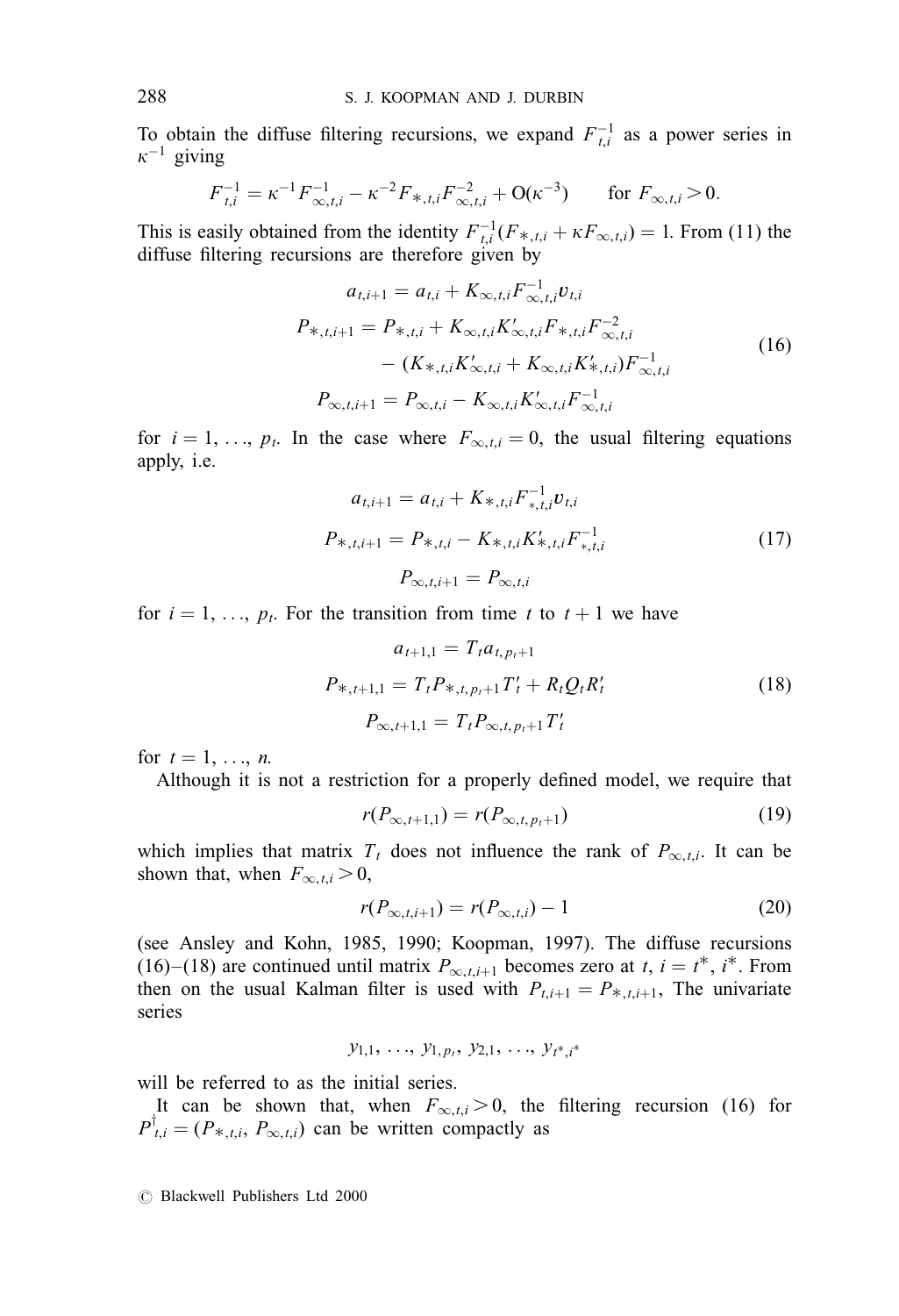$$
P^{\dagger}_{t,i+1} = L^{\dagger}_{t,i} P^{\dagger}_{t,i} \qquad \text{with } L^{\dagger}_{t,i} = \begin{pmatrix} L_{\infty,t,i} & L_{0,t,i} \\ 0 & L_{\infty,t,i} \end{pmatrix}, \quad i = 1, \ldots, p_t \qquad (21)
$$

where

$$
L_{\infty,t,i} = I - K_{\infty,t,i} Z_{t,i} F_{\infty,t,i}^{-1}
$$
  

$$
L_{0,t,i} = (K_{\infty,t,i} F_{*,t,i} F_{\infty,t,i}^{-1} - K_{*,t,i}) Z_{t,i} F_{\infty,t,i}^{-1}
$$
 (22)

(see Koopman and Durbin, 1999).

The diffuse filtering equations imply a limited number of additional multiplications compared with the usual Kalman filter. The computational implications are discussed in Koopman (1997) where it is argued that this method outperforms existing methods for univariate cases. This approach of diffuse multivariate filtering, which is similar to the device given by Ansley and Kohn (1990, Section 4), is simpler and computationally more efficient than the methods proposed by Ansley and Kohn (1985) and Koopman (1997), which require intricate Cholesky transformations on variance matrices such as  $P_t$  and  $F_t$ .

#### 5. UNIVARIATE SMOOTHING

### 5.1. The basic algorithm

The basic smoothing recursions (5) for the model (1) can be reformulated for the univariate series

$$
y_{1,1}, \ldots, y_{1,p_t}, y_{2,1}, \ldots, y_{n,p_n}
$$

as

$$
r_{t,i-1} = Z'_{t,i} F_{t,i}^{-1} v_{t,i} + L'_{t,i} r_{t,i} \t N_{t,i-1} = Z'_{t,i} F_{t,i}^{-1} Z_{t,i} + L'_{t,i} N_{t,i} L_{t,i}
$$
  
\n
$$
r_{t-1,p_t} = T'_{t-1} r_{t,0} \t N_{t-1,p_t} = T'_{t-1} N_{t,0} T_{t-1}
$$
\n(23)

where  $L_{t,i} = I - K_{t,i} Z_{t,i} F_{t,i}^{-1}$ , for  $i = p_t, ..., 1$  and  $t = n, ..., 1$ . The initializations are  $r_{n, p_n} = 0$  and  $N_{n, p_n} = 0$ . The equations for  $r_{t-1, p_t}$  and  $N_{t-1, p_t}$  do not apply for  $t = 1$ . The values for  $r_{t,0}$  and  $N_{t,0}$  are the same as the values for the smoothing quantities  $r_{t-1}$  and  $N_{t-1}$  of (5), respectively.

The univariate smoothing approach avoids two matrix multiplications and the implementation is more straightforward. Table II presents the considerable percentage savings in the number of multiplications for the univariate approach compared with the standard multivariate approach. The computations involving the usually sparse transition matrix  $T_t$  are not considered.

## 5.2. State and disturbance smoothing

The state smoothing equations for the univariate approach provide the same results as Equations (7) since  $a_t = a_{t,1}$ ,  $P_t = P_{t,1}$ ,  $r_{t-1} = r_{t,0}$  and  $N_{t-1} = N_{t,0}$ .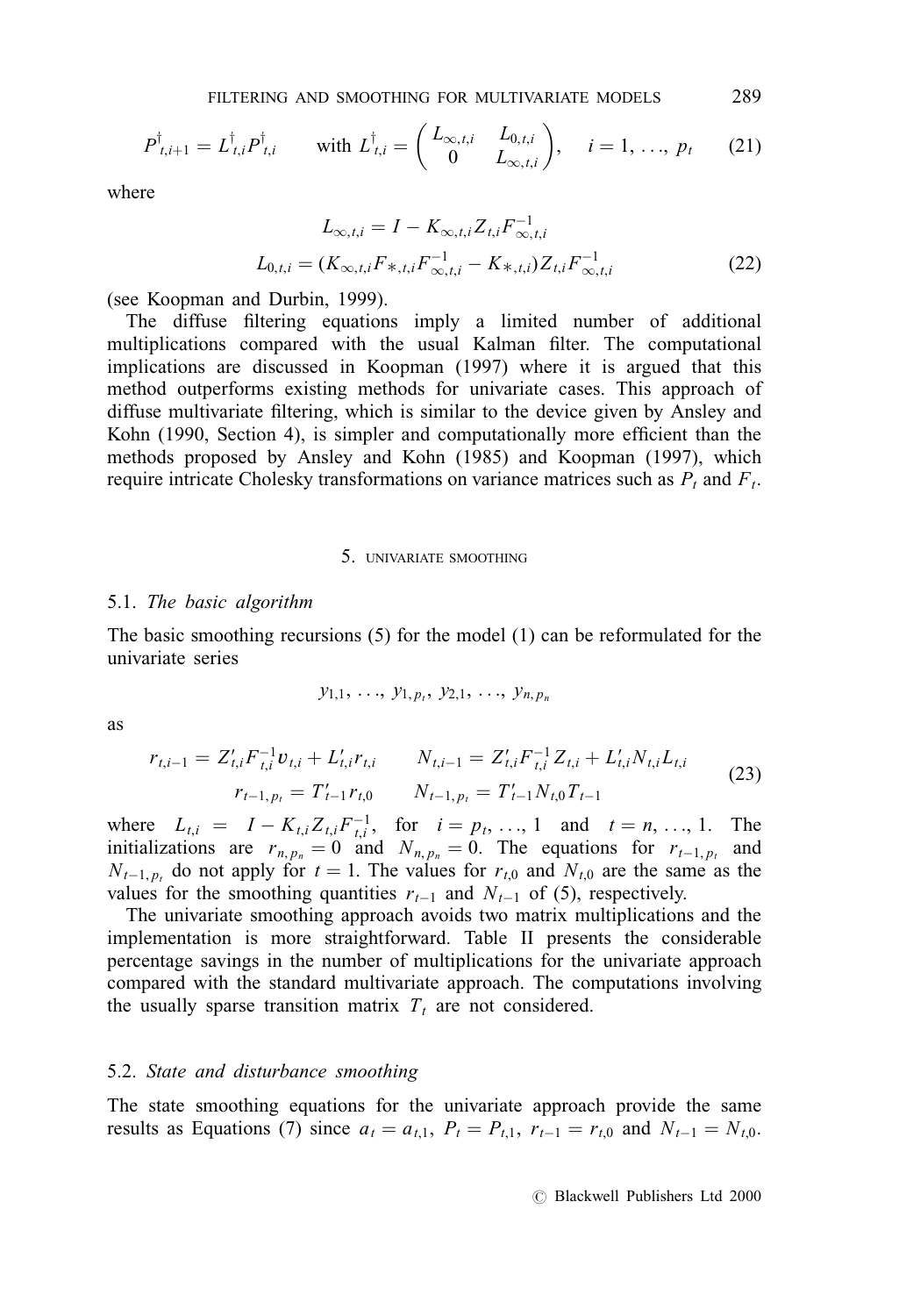|    | PERCENTAGE COMPUTING SAVINGS FOR SMOOTHING<br>p |    |    |    |    |    |  |  |  |
|----|-------------------------------------------------|----|----|----|----|----|--|--|--|
| m  |                                                 |    |    |    |    |    |  |  |  |
|    |                                                 | 2  |    |    | 10 | 20 |  |  |  |
|    |                                                 | 27 | 43 | 60 | 77 | 87 |  |  |  |
|    |                                                 | 22 | 36 | 53 | 72 | 84 |  |  |  |
|    |                                                 | 19 | 32 | 48 | 68 | 81 |  |  |  |
|    |                                                 | 14 | 25 | 40 | 60 | 76 |  |  |  |
| 10 |                                                 | 9  | 16 | 28 |    | 65 |  |  |  |
| 20 |                                                 |    |    | 18 | 33 | 51 |  |  |  |

TABLE II

Percentages are calculated as  $100(x - y)/x$  where x is the number of multiplications for the standard approach and  $y$  is the number of multiplications for the new univariate approach.

Similar considerations apply for the smoothed disturbances  $\hat{\eta}_t$  and var( $\hat{\eta}_t$ ) in (6) and the state smoother (8). The smoothed estimators for the observation disturbances  $\varepsilon_{t,i}$  of (9) follow directly from the univariate approach and are given by

$$
\hat{\varepsilon}_{t,i} = \sigma_{t,i}^2 F_{t,i}^{-1} (v_{t,i} - K'_{t,i} r_{t,i})
$$

$$
var(\hat{\varepsilon}_{t,i}) = \sigma_{t,i}^4 F_{t,i}^{-2} (F_{t,i} + K'_{t,i} N_{t,i} K_{t,i}).
$$

### 5.3. Diffuse smoothing

In this section we present the diffuse smoothing recursions for the initial series with indices

$$
(t, i) = (t^*, i^*), (t^*, i^* - 1), \ldots, (t^*, 1), (t^* - 1, p_{t^*-1}), \ldots, (1, 1).
$$

The treatment is based on Koopman and Durbin's (1999) results for the vector observation case.

To obtain smoothed estimators as  $\kappa \to \infty$ , we expand  $r_{t,i}$  and  $N_{t,i}$  of (23) in terms of reciprocals of  $\kappa$  in the same way as for  $F_{t,i}^{-1}$ , i.e.

$$
r_{t,i} = r_{t,i}^{(0)} + \kappa^{-1} r_{t,i}^{(1)} + O(\kappa^{-2})
$$
  

$$
N_{t,i} = N_{t,i}^{(0)} + \kappa^{-1} N_{t,i}^{(1)} + \kappa^{-2} N_{t,i}^{(2)} + O(\kappa^{-3})
$$
 (24)

with  $r_{t^*,i^*}^{(0)} = r_{t^*,i^*}, r_{t^*,i^*}^{(1)} = 0$ ,  $N_{t^*,i^*}^{(0)} = N_{t^*,i^*}$  and  $N_{t^*,i^*}^{(1)} = N_{t^*,i^*}^{(2)} = 0$ . We need three terms in the series for  $N_{t,i}$  compared with two in the series for  $r_{t,i}$  to allow for the contribution of terms in  $\kappa$  and  $\kappa^2$  from the multiplications of  $P_t = P_{*,t} + \kappa P_{\infty,t}$  required for state smoothing as given by (7). Note that  $r_{t^*, i^*}$  and  $N_{t^*, i^*}$  are obtained from (23) at t,  $i = t^*, i^*$ . By defining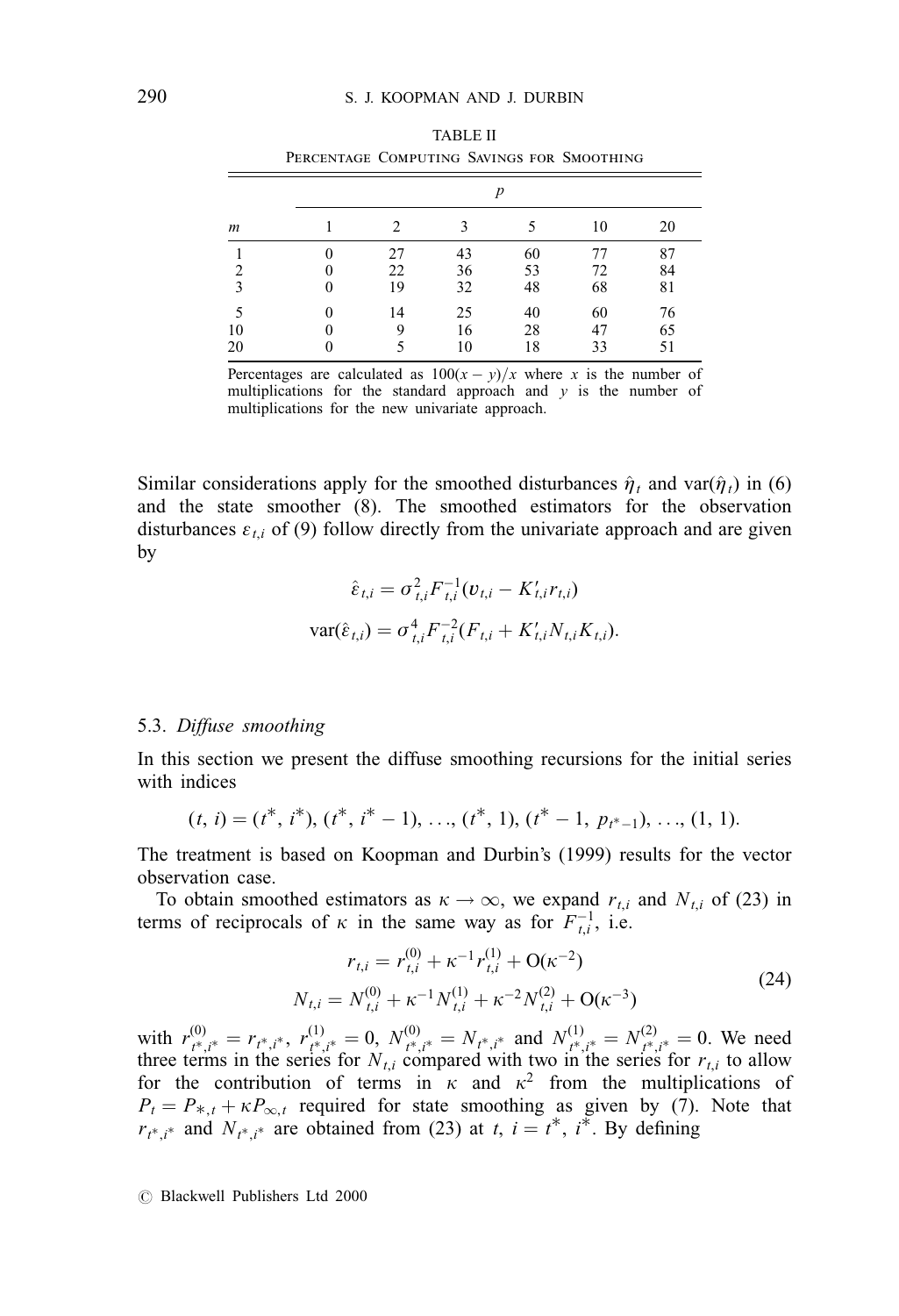$$
r_{t,i}^{\dagger} = \begin{pmatrix} r_{t,i}^{(0)} \\ r_{t,i}^{(1)} \end{pmatrix} \qquad N_{t,i}^{\dagger} = \begin{pmatrix} N_{t,i}^{(0)} & N_{t,i}^{(1)} \\ N_{t,i}^{(1)} & N_{t,i}^{(2)} \end{pmatrix}
$$

it can be shown using (23) that the diffuse basic smoothing equations, when  $F_{\infty,t,i} > 0$ , are given by

$$
r_{t,i-1}^{\dagger} = \begin{pmatrix} 0 \\ Z_{t,i}'F_{\infty,t,i}^{-1}v_{t,i} \end{pmatrix} + L_{t,i}^{\dagger'}r_{t,i}^{\dagger}
$$
  
\n
$$
N_{t,i-1}^{\dagger} = \begin{pmatrix} 0 & Z_{t,i}'F_{\infty,t,i}^{-1}Z_{t,i} \\ Z_{t,i}'F_{\infty,t,i}^{-1}Z_{t,i} & Z_{t,i}'F_{\infty,t,i}^{-2}Z_{t,i}F_{*,t,i} \end{pmatrix} + L_{t,i}^{\dagger'}N_{t,i}^{\dagger}L_{t,i}^{\dagger}
$$
\n(25)

where  $L_{t,i}^{\dagger}$  is defined as in (21) for the initial series and with

$$
r_{t-1, p_t}^{\dagger} = \begin{pmatrix} T_{t-1} & 0 \\ 0 & T_{t-1} \end{pmatrix}' r_{t, 0}^{\dagger}
$$

$$
N_{t-1, p_t}^{\dagger} = \begin{pmatrix} T_{t-1} & 0 \\ 0 & T_{t-1} \end{pmatrix}' N_{t, 0}^{\dagger} \begin{pmatrix} T_{t-1} & 0 \\ 0 & T_{t-1} \end{pmatrix}
$$

for  $t = t^*$ , ..., 1; see Koopman and Durbin (1999) for more computational details. It should be noted that the recursions (25) for  $r^{\dagger}_{t,i-1}$  and  $N^{\dagger}_{t,i-1}$  can be implemented in a computationally efficient way by taking account of symmetric structured matrices and duplicate matrices.

The diffuse state smoothing equations are given by

$$
\hat{\alpha}_t = a_{t,1} + P^{\dagger}_{t,1} r^{\dagger}_{t,0} \qquad V_t = P_{*,t,1} - P^{\dagger}_{t,1} N^{\dagger}_{t,0} P^{\dagger'}_{t,1} \tag{26}
$$

for  $t = t^*$ , ..., 1. The diffuse smoothed disturbances for the initial series are given by

$$
\hat{\varepsilon}_{t,i} = -\sigma_{t,i}^2 F_{\infty,t}^{-1} K_{\infty,t}' r_{t,i}^{(0)} \qquad \text{var}(\hat{\varepsilon}_{t,i}) = \sigma_{t,i}^4 F_{\infty,t}^{-2} K_{\infty,t}' N_{t,i}^{(0)} K_{\infty,t}
$$
\n
$$
\hat{\eta}_t = Q_t R_t' r_{t,0}^{(0)} \qquad \text{var}(\hat{\eta}_t) = Q_t R_t' N_{t,0}^{(0)} R_t Q_t \qquad (27)
$$

where it should be noted that the smoothed disturbance equations (27) do not need the quantities  $r_{t,i}^{(1)}, N_{t,i}^{(1)}$  and  $N_{t,i}^{(2)},$  which simplifies the calculations considerably.

## 6. PARAMETER ESTIMATION

The system matrices  $Z_t$ ,  $H_t$ ,  $T_t$ ,  $R_t$  and  $Q_t$  of model (1) may depend on unknown parameters that can be estimated by maximum likelihood. Let us denote the vector of these parameters by  $\psi$ . The output of the Kalman filter enables the evaluation of the log likelihood function via the prediction error decomposition for given  $\psi$ , and the score vector for  $\psi$  can be constructed using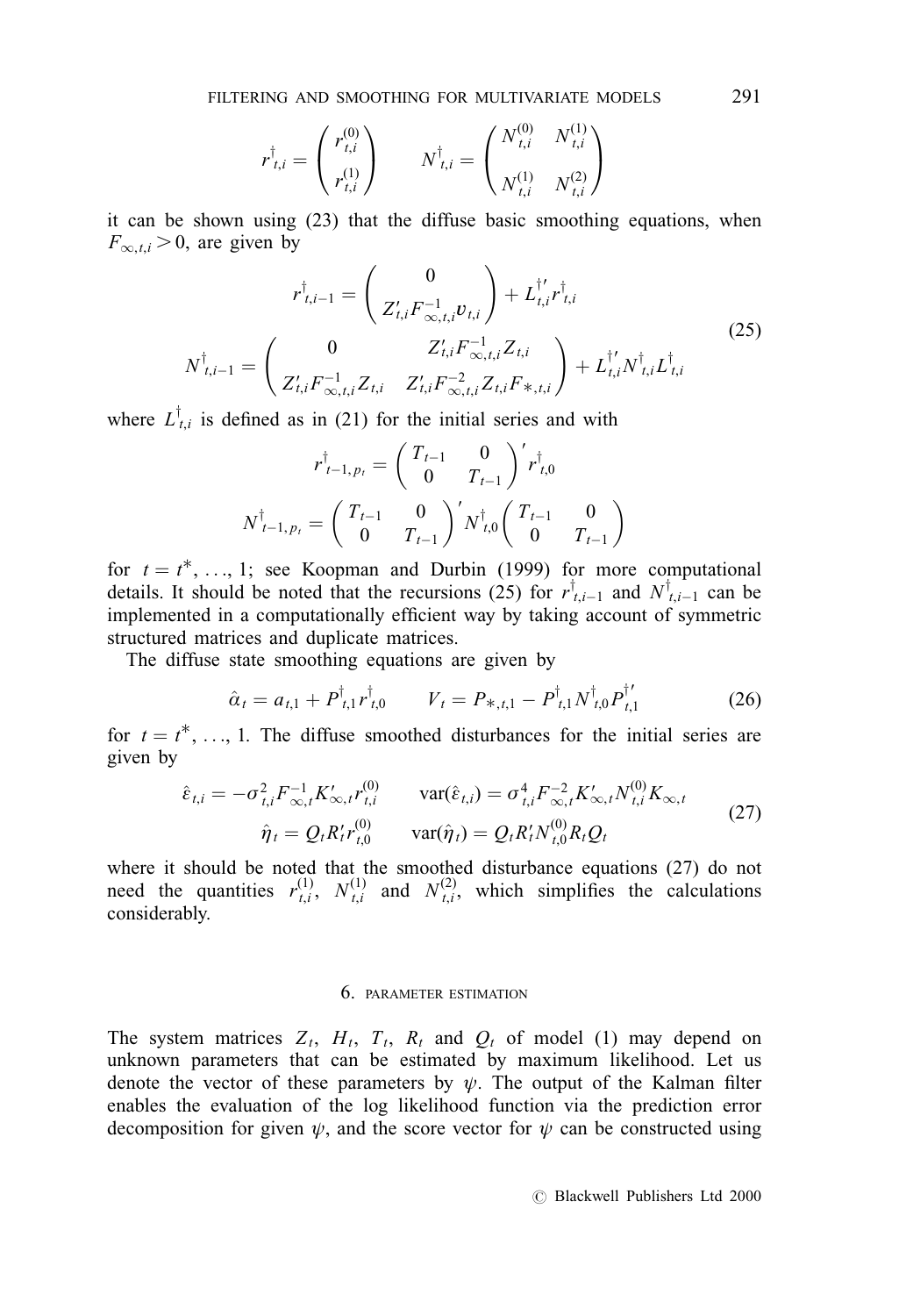the basic smoothing equations for a given vector  $\psi$ . Numerical optimization routines can be used to maximize the log likelihood function with respect to  $\psi$ .

The Gaussian log likelihood function for model (9) and (10) is given by

$$
\log L = \text{constant} - 0.5 \sum_{t=1}^{n} \sum_{i=1}^{p_t} \log F_{t,i} + v_{t,i}^2 F_{t,i}^{-1}
$$
 (28)

where  $v_{ti}$  and  $F_{ti}$  are defined in Section 4.1. The log likelihood function (28) is obtained by treating the series of vector observations as a univariate series and applying the prediction error decomposition; see Harvey (1989, Section 3.4). The conventional method of log likelihood evaluation is based on the usual Kalman filter  $(3)$  and is given by

$$
\log L = \text{constant} - 0.5 \sum_{t=1}^{n} \log |F_t| + v_t' F_t^{-1} v_t. \tag{29}
$$

Equation  $(28)$  is computationally more efficient to compute than  $(29)$  because the univariate Kalman filter is more efficient and  $(28)$  avoids calculating the determinant of  $F_t$ .

The score vector for  $\psi$  can be obtained via the basic smoothing recursions  $(5)$  which may lead to dramatic computational efficiencies compared with numerical score evaluation; see Koopman and Shephard (1992). For example, let the *i*th element of  $\psi$  represent some unknown value of the system matrices  $R_t$ , for  $t = 1, \ldots, n$ . Its score value evaluated at  $\psi = \psi^*$  is given by

$$
\left.\frac{\partial \log L}{\partial \psi_i}\right|_{\psi=\psi^*}=\sum_{t=1}^n \operatorname{tr} \frac{\partial R_t}{\partial \psi_i} Q_t R'_t(r_{t,0}r'_{t,0}-N_{t,0})
$$

where  $r_{t,0}$  and  $N_{t,0}$  are defined in Section 5.1. Similar expressions exist for elements of  $\psi$  that are associated with system matrices  $H_t$  and  $Q_t$ . The equation for the score of a parameter that is associated with the system matrices  $Z_t$  and/or  $T<sub>t</sub>$  is intricate and requires state smoothing. Koopman and Shephard (1992) argue that in this case it is computationally more efficient to compute the score numerically.

The log likelihood function for the diffuse case is given by

$$
\log L = \text{constant} - 0.5 \sum_{t=1}^{i^*} \sum_{i=1}^{i^*} \log F_{\infty,t,i} - 0.5 \sum_{t=i^*}^n \sum_{i=i^*+1}^{p_t} \log F_{t,i} + v_{t,i}^2 F_{t,i}^{-1}.
$$

In the example given earlier, the score for the diffuse case is given by

$$
\frac{\partial \log L}{\partial \psi_i}\bigg|_{\psi=\psi^*} = \sum_{t=1}^n \text{ tr }\frac{\partial R_t}{\partial \psi_i} Q_t R_t'(r_{t,0}^{(0)} r_{t,0}^{(0)})' - N_{t,0}^{(0)}).
$$

For all models used in the practical time series analysis, it is found that  $F_{\infty,t,i}$  is independent of the unknown parameter vector  $\psi$ . The diffuse log likelihood and score functions are properly defined in such cases. Parameter estimation requires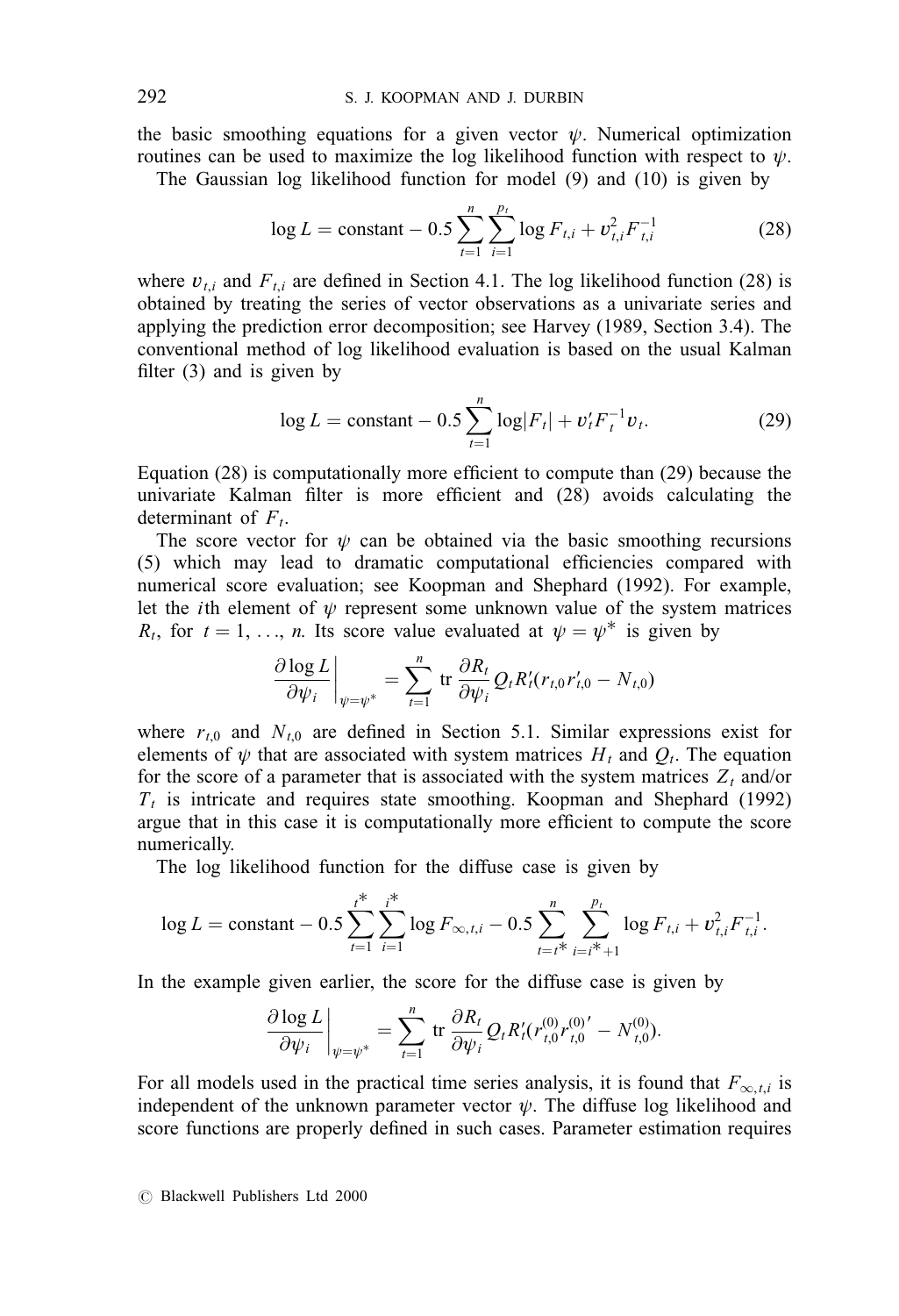many likelihood and score evaluations within the numerical optimization routine. It is fortunate that the auxiliary part of diffuse filtering, which consists of the equations for  $F_{\infty,t,i}$ ,  $K_{\infty,t,i}$  and  $P_{\infty,t,i}$  does not depend on the system matrices  $H_t$ ,  $R_t$  and  $Q_t$ . This follows immediately from a close examination of Equations (14)–(18). Therefore, the computations for  $F_{\infty, t,i}$ ,  $K_{\infty, t,i}$  and  $P_{\infty, t,i}$  do not have to be repeated each time when a new likelihood evaluation is required for a new parameter vector  $\psi$ . This leads to considerable computational savings during the process of parameter estimation which cannot be achieved when one of the initialization strategies of de Jong (1991), Bell and Hillmer (1991) or Snyder and Saligari (1996) is adopted. By further examining the diffuse recursions and taking into account that most parameters associated with non-stationary or fixed unknown elements of the state vector do not affect the stationary part of the state vector, the computational efficiency also applies to parameters within  $\psi$  that are associated with  $T_t$  and  $Z_t$ .

### 7. APPLICATIONS

In this section we discuss three different applications in statistics and economics for which our results are particularly relevant. We do not give full numerical details; we only discuss the models and indicate why the univariate approach is superior to the standard approach.

### 7.1. Multivariate time series models

The state space model can be used for a variety of time series models such as the autoregressive moving average (ARMA) model, the unobserved components time series models and the dynamic regression model. The vector autoregressive (VAR) model and the multivariate structural time series model are further examples. State space representations of these models are discussed by Harvey (1989). The computational savings of these models are the same as for the general state space model and are given in Tables I and II. The computations involving the transition matrix  $T_t$  are not considered because of the sparse nature of this matrix for most models.

## 7.2. Vector splines

The generalization of smoothing splines (see Hastie and Tibshirani, 1990) to the multivariate case are considered by Fessler (1991) and Yee and Wild (1996). The vector spline model is given by

$$
y_i = \theta(x_i) + \varepsilon_i
$$
  $E(\varepsilon_i) = 0$   $var(\varepsilon_i) = \Sigma_i$   $i = 1, ..., n$ 

where  $y_i$  is a  $p \times 1$  vector response at scalar  $x_i$ ,  $\theta(\cdot)$  is an arbitrary smooth vector function and error  $\varepsilon_i$  is mutually uncorrelated. The variance matrix  $\Sigma_i$  is assumed to be known and is usually constant for varying  $i$ . The standard method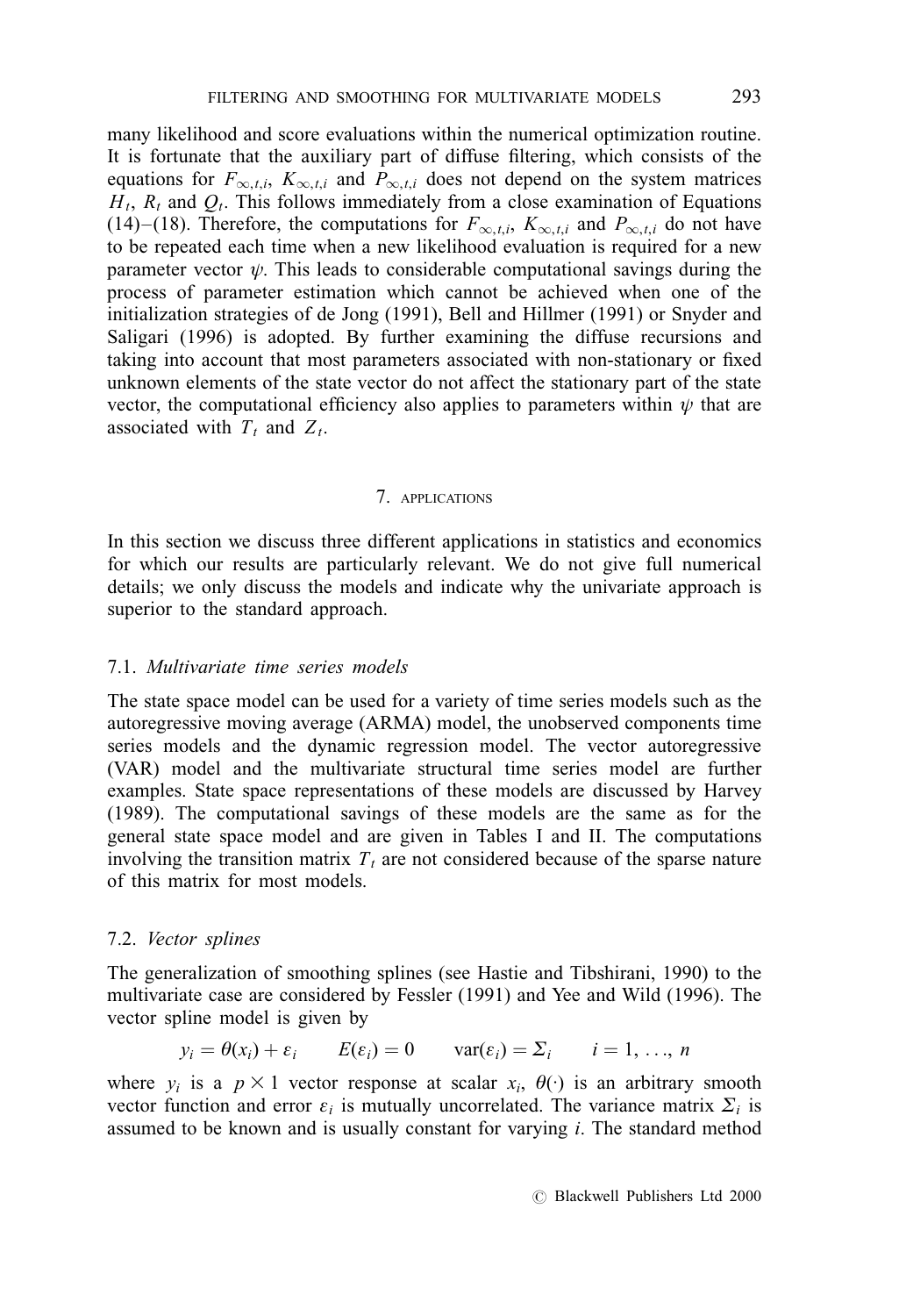of estimating the smooth vector function is by minimizing the generalized least squares criterion

$$
\sum_{i=1}^n \{y_i - \theta(x_i)\}^{\prime} \sum_i^{-1} \{y_i - \theta(x_i)\} + \sum_{j=1}^p \lambda_j \int \theta_j^{\prime\prime}(x)^2 dx
$$

where the non-negative smoothing parameter  $\lambda_i$  determines the smoothness of the *j*th smooth function  $\theta_i(\cdot)$  of vector  $\theta(\cdot)$  for  $j = 1, ..., p$ . Note that  $x_{i+1} > x_i$ for  $i = 1, ..., n - 1$  and  $\theta''_j(x)$  denotes the second derivative of  $\theta_j(x)$  with respect to x. In the same way as Wecker and Ansley  $(1983)$  put smoothing splines into state space form, vector splines can be represented as

$$
y_i = \mu_i + \varepsilon_i
$$
  

$$
\mu_{i+1} = \mu_i + \delta_i \beta_i + \eta_i \quad \text{var}(\eta_i) = (\delta_i^3 / 3) \Lambda
$$
  

$$
\beta_{i+1} = \beta_i + \xi_i \quad \text{var}(\xi_i) + \delta_i \Lambda \quad \text{cov}(\eta_i, \xi_i) = (\delta_i^2 / 2) \Lambda
$$

with vector  $\mu_i = \theta(x_i)$ , scalar  $\delta_i = x_{i+1} - x_i$  and diagonal matrix  $\Lambda =$  $diag(\lambda_1, \ldots, \lambda_n)$ . This model is equivalent to the continuous-time representation of the mulitivariate local linear trend model with no disturbance vector for the level equation; see Harvey (1989, Ch. 8). In the case of  $\Sigma_i = \Sigma$  and diagonalization  $M\Sigma M' = D$  where matrix M is orthogonal and matrix D is diagonal, we obtain the transformed model

$$
y_i^* = \mu_i^* + \varepsilon_i^*
$$
  
\n
$$
\mu_{i+1}^* = \mu_i^* + \delta_i \beta_i^* + \eta_i^* \quad \text{var}(\eta_i) = (\delta_i^3 / 3)Q
$$
  
\n
$$
\beta_{i+1}^* = \beta_i^* + \zeta_i^* \quad \text{var}(\zeta_i) = \delta_i Q \quad \text{cov}(\eta_i, \zeta_i) = (\delta_i^2 / 2)Q
$$

with  $y_i^* = My_i$  and  $\text{var}(\varepsilon_i^*) = D$ . Furthermore, we have  $\mu_i^* = M\mu_i$ ,  $\beta_i^* = M\beta_i$ and  $Q = MAM'$ . The Kalman filter smoother algorithm provides the fitted smoothing spline. The untransformed model and the transformed model can both be handled by the univariate strategy of filtering and smoothing. The advantage of the transformed model is that  $\varepsilon_i^*$  can be excluded from the state vector, which is not possible for the untransformed model because  $var(\varepsilon_i) = \sum_i$  is not necessarily diagonal; see the discussion in Section 3.

The percentage computational saving of the univariate approach for spline smoothing depends on the size  $p$ . The state vector dimension for the transformed model is  $m = 2p$  so that the percentage saving in computing for filtering is 30 if  $p = 5$  and 35 if  $p = 10$ ; see Table I. The percentages for smoothing are 28 and 33, respectively; see Table II.

## 7.3. Modelling bid-ask spreads

Competitive dealership markets, such as the London Stock Exchange and the Chicago Mercantile Exchange, have typically several dealers negotiating and completing multiple trades at the same time. Different market prices of the same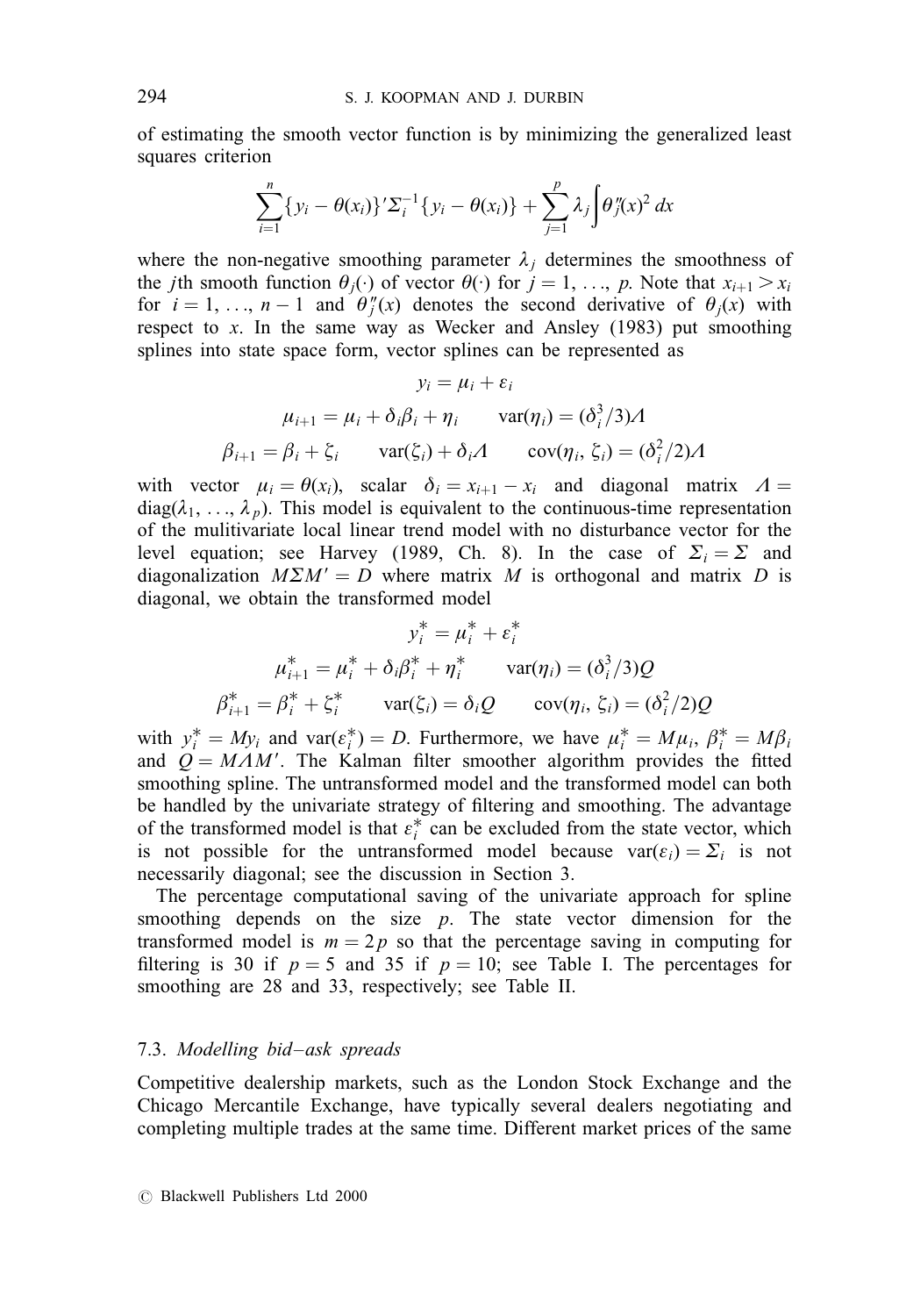equity float within the market at the same period of, say, a minute. The sequential order of market prices in the same period is unknown. Moreover, the number of trades varies for different periods. Therefore the standard approach of disentangling the bid-ask spread from trade prices using the autocovariance structure of differenced market prices is not possible; see Huang and Stoll (1997) for an overview of the standard approach. Koopman and Lai (1998) offer an alternative approach by modelling the price data using a simple state space framework which deals with the specific features of competitive dealership markets. They apply their model using equity prices of Shell, Glaxo and British Telecom traded at the London Stock Exchange.

The basic specification of the model used by Koopman and Lai (1998) is

$$
y_{t,i} = \mu_t + d_{t,i}\alpha + \varepsilon_{t,i} \qquad \varepsilon_{t,i} \sim N(0, \sigma_{\varepsilon}^2) \qquad i = 1, ..., p_t
$$
  

$$
\mu_{t+1} = \mu_t + \eta_t \qquad \eta_t \sim N(0, \sigma_{\eta}^2) \qquad t = 1, ..., n
$$
 (30)

where  $y_{t,i}$  is a univariate series of equity prices and  $d_{t,i}$  is zero or unity depending on whether the *i*th trade at time  $t$  is a buy or a sell. The spread is the constant  $\alpha$  and the disturbances  $\varepsilon_{ti}$  are mutually independent and uncorrelated with the disturbances  $\eta_t$ . The number of trades within time period t,  $p_t$ , typically ranges from 0 to 100. The time index  $t$  is usually measured in seconds, minutes or quarters of hours. For example, the London Stock Exchange can provide trade information each minute. Various generalizations may be applied to this model. For example, the spread  $\alpha$  can be a random walk with regression spline effects for time and trade size and the underlying 'true' price  $\mu_t$  may be corrected for adverse selection effects; see Koopman and Lai (1998).

The univariate strategy of Kalman filtering and smoothing will dramatically decrease the number of computations for model (30) compared with the standard approach for this model. Tables I and II give the percentage savings for values of  $p_t$  up to 20 (and with  $m = 1$  as for this model) but in this application  $p_t$  repeatedly takes values of 70 and more leading to even more dramatic savings, such as 99.96%. The size of  $n$  is typically in thousands so the computational savings are important in such applications.

## 8. CONCLUSION

In this paper we have considered filtering, smoothing and log likelihood estimation for multivariate linear state space models. We show that by bringing in elements of the observational vectors one by one instead of together as vectors, considerable, and in some cases spectacular, computational savings can be made. The exact treatment of diffuse priors in multivariate cases is simplified considerably by this univariate approach.